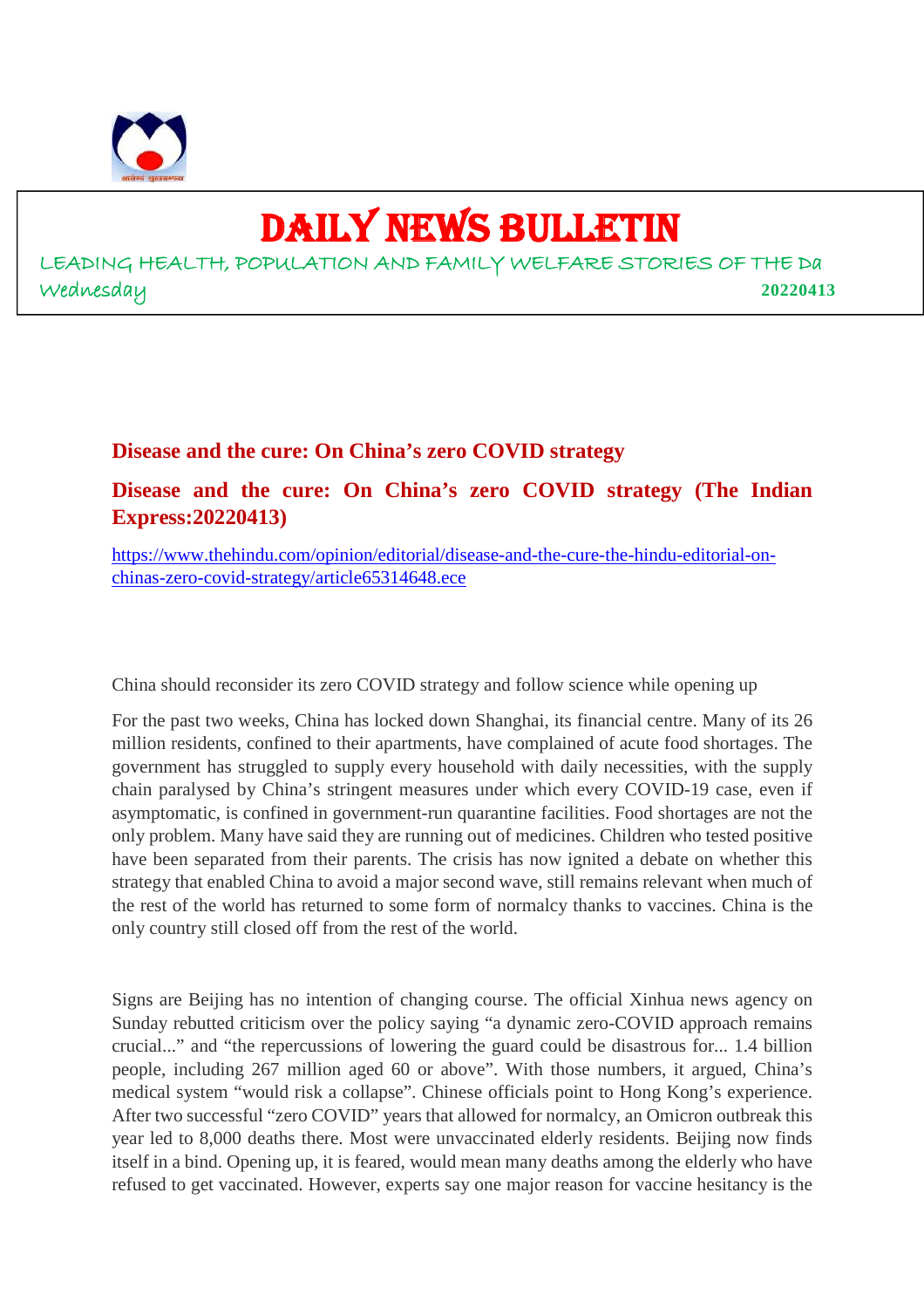"zero COVID" strategy, with the wide perception that risks from vaccines outweigh the risk of catching COVID. Zero COVID, in a sense, has become a victim of its own success. Politics is also as much a factor as public health. For two years, China's government has hailed its model as a contrast to the West which saw high deaths and continues to tell its population that COVID is a dangerous disease that requires everyone to be hospitalised. Changing course now would not suit that narrative, particularly with President Xi framing China's COVID response as one of his big legacies. Continuing on the current path, however, will bring rising economic and social costs. Rather than trumpet zero COVID and criticise living with the virus as irresponsible, China would be better served looking at the examples of countries that have successfully opened up and followed the science, as in Singapore, which aggressively vaccinated its population and incentivised it to do so by setting a timetable for opening. Otherwise, as the continued suffering in Shanghai has shown, the cure risks becoming worse than the disease.

# **WHO**

# **Continuing to monitor 'several descendent lineages' of Omicron variant: WHO (The Indian Express:20220413)**

https://www.thehindu.com/sci-tech/health/continuing-to-monitor-several-descendentlineages-of-omicron-variant-who/article65316988.ece

The Rajiv Gandhi General Hospital, Chennai, which had experienced tumultuous days with teeming corona patients since the start of the coronavirus pandemic first wave, has now silently recorded A DAY WITHOUT CORONA PATIENTS, seen on empty beds at Rajiv Gandhi Government General Hospital in Chennai.

The Rajiv Gandhi General Hospital, Chennai, which had experienced tumultuous days with teeming corona patients since the start of the coronavirus pandemic first wave, has now silently recorded A DAY WITHOUT CORONA PATIENTS, seen on empty beds at Rajiv Gandhi Government General Hospital in Chennai. | Photo Credit: JOTHI RAMALINGAM B

WHO said that it is working with scientists to further assess the characteristics of these lineages and their public health implications.

The World Health Organisation has said that it is continuing to monitor "several descendent lineages" of the Omicron variant of the coronavirus, including two new sublineages that have additional mutations associated with potential "immune escape characteristics." The COVID-19 Weekly Epidemiological Update, released by WHO on Tuesday, said that the Omicron variant remains the dominant variant circulating globally.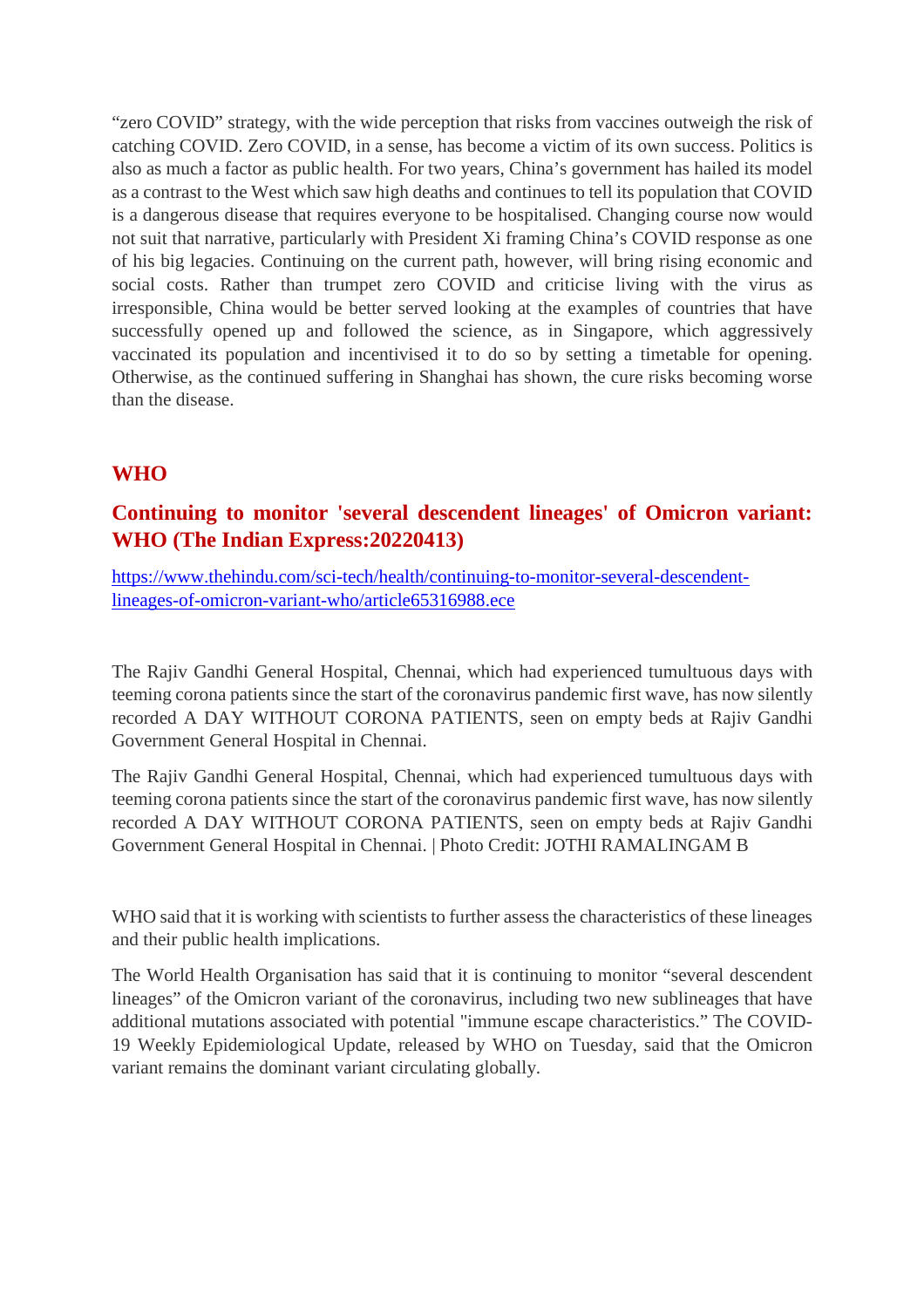WHO said it continues to monitor several descendent lineages under the Omicron Variant of Concern, including BA.1, BA.2, BA.3 as well as now BA.4 and BA.5. It also includes BA.1/BA.2 circulating recombinant forms, such as XE.

"A small number of sequences of BA.4 and BA.5 descendent lineages have now been detected in a few countries. Both have additional mutations in the Spike region (S:L452R, S:F486V) and unique mutations outside of Spike. The S:L452R and S:F486V mutations are associated with potential immune escape characteristics," the global health organisation said.

It added that it is working with scientists to further assess the characteristics of these lineages and their public health implications. "WHO recommends countries to continue surveillance, where possible, and rapid data sharing on publicly available databases." According to WHO, the SARS-CoV-2 virus continues to evolve. With such intense transmission worldwide, further variants, including recombinants, will emerge. "This is expected." WHO is tracking the two new sublineages (BA.4 and BA.5) as part of the Omicron variant.

These variants have additional mutations that need to be further studied to understand their impact on immune escape potential. Only a few dozen sequences of these variants have been reported from a handful of countries.

WHO is working with scientists to better understand their current spread as well as any potential impact they may have.

WHO said that Omicron's properties of immune escape have been associated with the rapid and almost synchronous increase in the global incidence of COVID-19 cases reported until the end of January 2022.

A further increase observed at the beginning of March was driven primarily by a delayed increase in case incidences in the Western Pacific Region and a rebound in the number of new cases reported in the European Region.

"This trend was likely due to a combination of factors, including the predominance of the Omicron Pango lineages BA.1, and then BA.2, with a transmission advantage over other Omicron lineages; relaxation of public health and social measures (PHSM); and waning of humoral immunity following vaccination and/or prior infection," it said.

"The recent detection of emerging recombinants of the Delta-Omicron and Omicron descendent lineages requires ongoing close monitoring." The WHO update added that globally, during the week of April 4 through 10, the number of new COVID-19 cases and deaths has continued to decline for a third consecutive week, with over 7 million cases and over 22,000 deaths reported, a decrease of 24 per cent and 18 per cent respectively, as compared to the previous week.

All regions reported decreasing trends in the number of new weekly cases and deaths. As of April 10, over 496 million confirmed cases and over 6 million deaths have been reported globally.

"These trends should be interpreted with caution as several countries are progressively changing their COVID-19 testing strategies, resulting in lower overall numbers of tests performed and consequently lower numbers of cases detected," it said.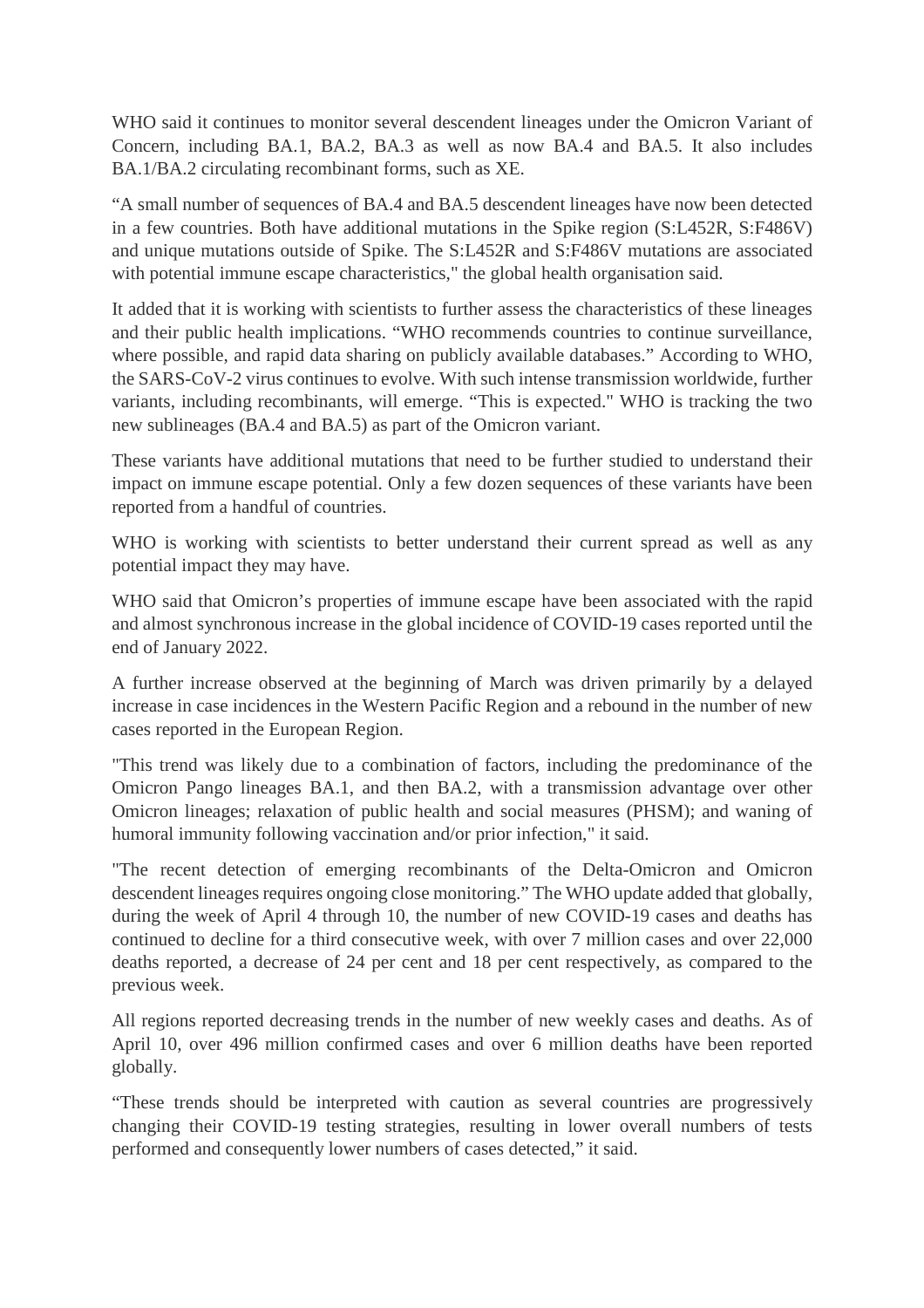Over 11 billion vaccine doses have been distributed globally. WHO however noted that substantial inequities remain, with only 11 per cent of those in low-income countries (LICs) having completed the primary series; and major differences among regions, with vaccination coverage ranging from 82 per cent in the Western Pacific Region to 13 per cent in the African Region.

"There is particular concern about reaching the most vulnerable populations who remain unvaccinated, particularly those of older age and those with comorbidities," it said, adding that globally, an estimated 35 per cent of those aged 60 years and over are awaiting completion of the primary vaccination series.

# **New XE Omicron variant**

# **new XE Omicron variant and its severity (The Tribune:20220413)**

Know the new XE Omicron variant and its severity

XE recombinant (BA.1-BA.2), was first detected in the United Kingdom on January 19 and more than 600 sequences have been reported and confirmed since

https://www.tribuneindia.com/news/health/know-the-new-xe-omicron-variant-and-itsseverity-384915

With new coronavirus variants emerging every four months on average, UN Secretary-General Antonio Guterres has cautioned that the Covid-19 pandemic is far from over as large outbreaks are spreading in Asia.

Guterres also called for governments and pharma companies to work together to deliver vaccines to every person, everywhere.

In a video message "One World Protected - Break Covid Now" to the GAVI COVAX Advance Market Commitment Summit 2022, Guterres said Friday that the gathering is a critical reminder that the "Covid-19 pandemic is far from over."

"We're seeing 1.5 million new cases each day. Large outbreaks are spreading in Asia. A new wave is sweeping across Europe," he said, adding that some countries are reporting their highest death rates since the start of the pandemic.

He said the Omicron variant of the coronavirus is a "startling reminder" of how quickly Covid-19 can mutate and spread — especially in the absence of high vaccination coverage.

While some high-income countries are preparing for their second booster doses, one-third of humanity remains unvaccinated, he rued.

"This is a brutal indictment of our deeply unequal world. It's also a prime breeding ground for new variants… more deaths… and increased human and economic misery," he said.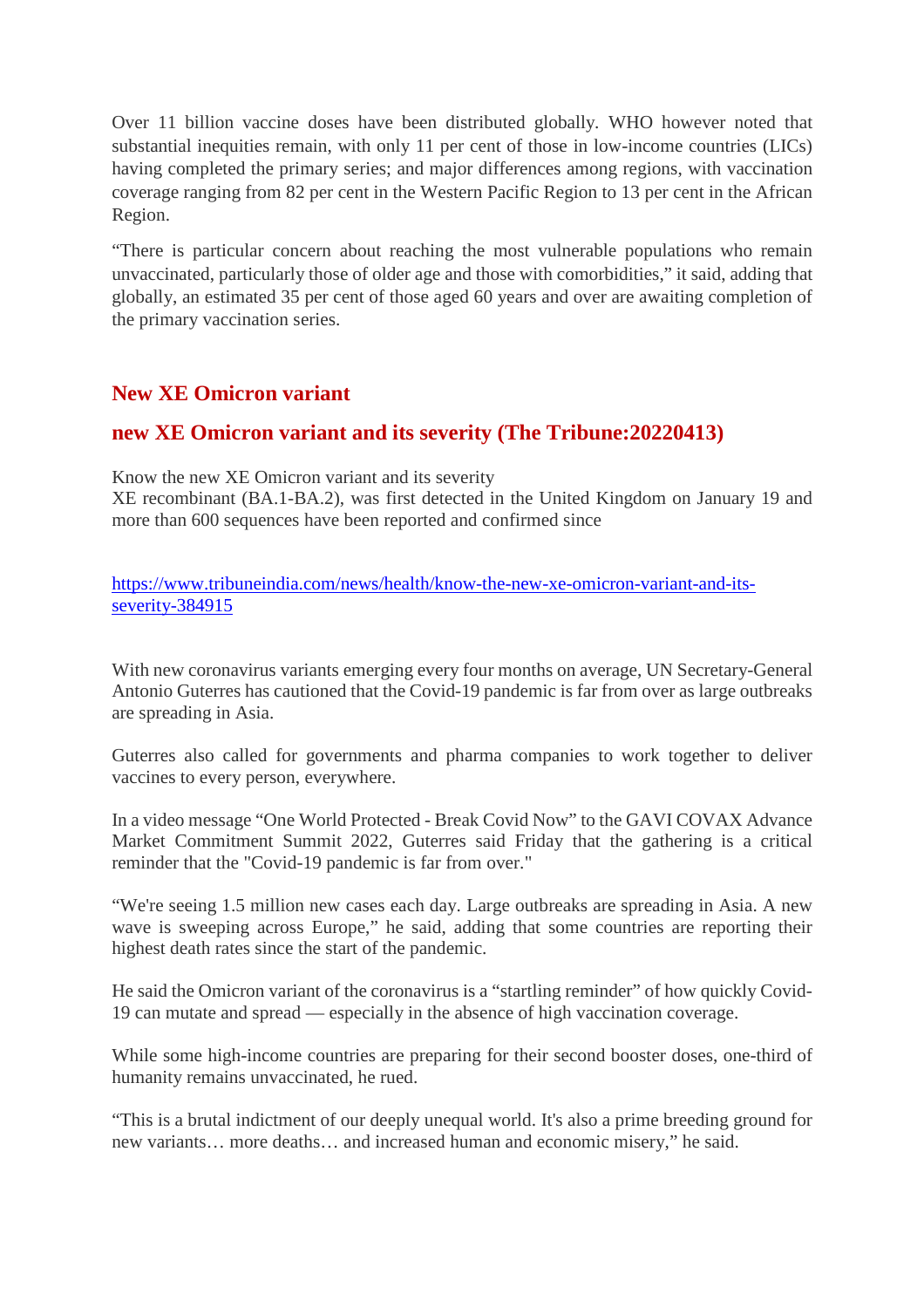Guterres said the next variant is not a question of "if" but of "when." "We are far from our target of every country reaching 70 per cent vaccination coverage by the middle of this year. And with new variants emerging every four months on average, time is of the essence," he said.

He added that governments and pharmaceutical companies need to work together to deliver vaccines to every person, everywhere — not just in wealthy countries.

A new strain of the Covid-19 Omicron variant, first detected in the United Kingdom, appears to be more transmissible than previous strains of the virus, the World Health Organization (WHO) had said.

WHO said last week that the XE recombinant (BA.1-BA.2), was first detected in the United Kingdom on January 19 and more than 600 sequences have been reported and confirmed since.

"Early-day estimates indicate a community growth rate advantage of 10 per cent as compared to BA.2. However, this finding requires further confirmation," WHO had said.

It added that XE belongs to the Omicron variant until significant differences in transmission and disease characteristics, including severity, may be reported.

"WHO continues to closely monitor and assess the public health risk associated with recombinant variants, alongside other SARS-CoV-2 variants, and will provide updates as further evidence becomes available."

The WHO Covid-19 Weekly Epidemiological Update issued this week said that after the increase observed during the first half of March 2022, the number of new Covid-19 cases has decreased for a second consecutive week, with a 16 per cent decline during the week of March 28 through April 3 as compared to the previous week.

The number of new weekly deaths also decreased sharply (-43 per cent) as compared to the previous week, when an artificial spike in deaths was observed.

Across the six WHO regions, over nine million new cases and over 26,000 new deaths were reported. All regions reported decreasing trends both in the number of new weekly cases and new weekly deaths.

As of April 3, over 489 million cases and over 6 million deaths have been reported globally.

At the country level, the highest number of new weekly cases were reported from South Korea (2,058,375 new cases; a decline of 16 per cent), Germany (1,371,270 new cases; a 13 per cent decrease), France (959,084 new cases; a 13 per cent increase), Vietnam (796,725 new cases; a 29 per cent decline), and Italy (486,695 new cases; a 3 per cent fall).

The highest number of new weekly deaths were reported in the United States of America (4,435 new deaths; a 10 per cent decline), Russia (2,357 new deaths; an 18 per cent decline), South Korea (2,336 new deaths; a 5 per cent decline), Germany (1,592 new deaths; a 5 per cent rise) and Brazil (1,436 new deaths; a 19 per cent fall).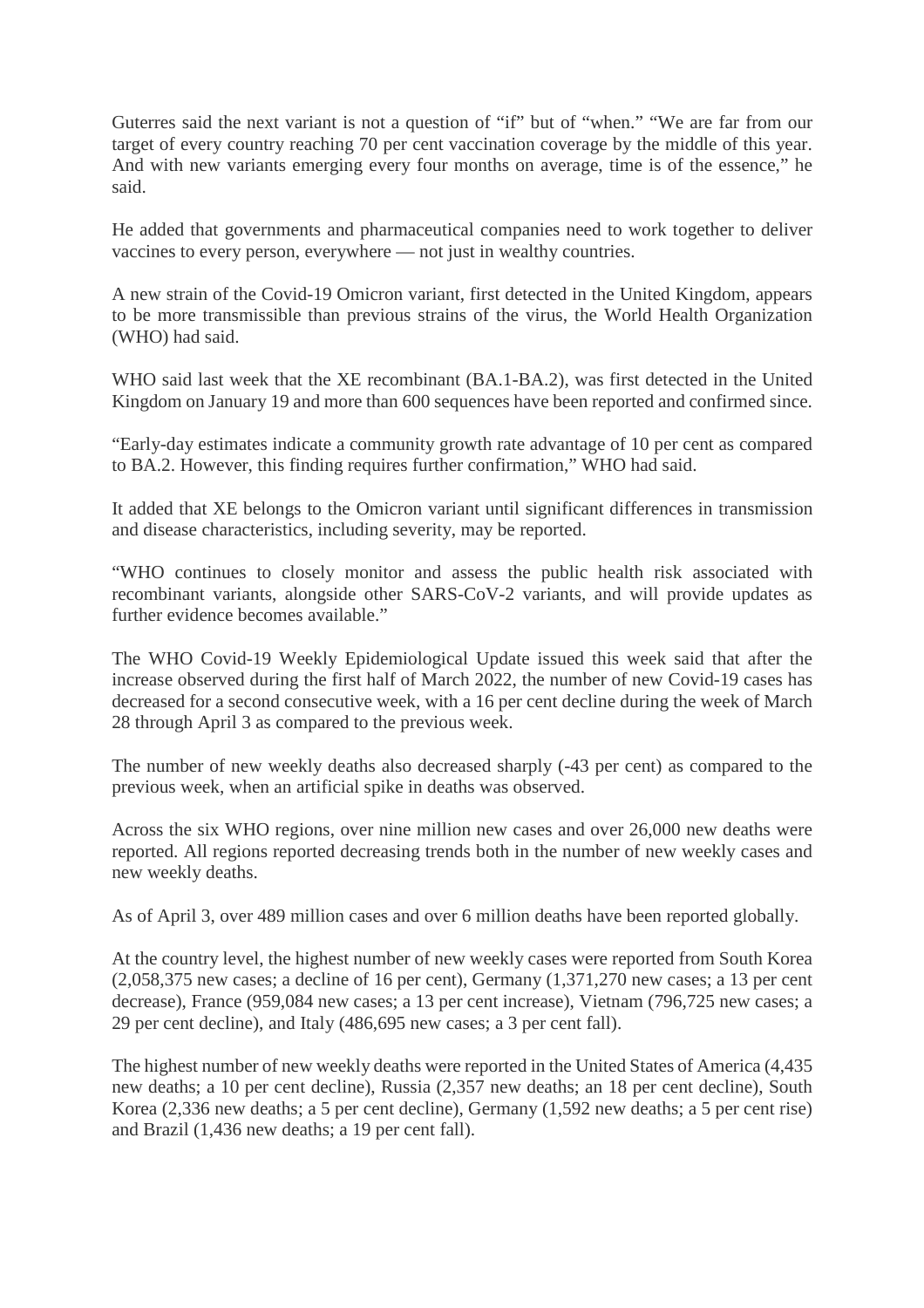Noting that the supply of Covid-19 vaccines is not the issue as manufacturers are producing 1.5 billion doses per month, Guterres said progress in achieving vaccine equity is possible but the window is closing fast.

"This means countries fulfilling and accelerating dose-sharing and donation commitments to COVAX with better quality of supply. And it means having strong national vaccine-delivery systems at the ready — including efforts to counter disinformation and get vaccines into arms." He called on countries to commit new funding for the ACT-Accelerator and COVAX this year.

The COVAX Facility is the global pooled procurement mechanism for Covid-19 vaccines through which COVAX seeks to ensure fair and equitable access to vaccines for all 190 participating economies, using an allocation framework formulated by WHO.

# **Omicron infection**

# **Booster dose cuts Omicron infection three days earlier than Delta: Lancet (The Tribune:20220413)**

https://www.tribuneindia.com/news/health/booster-dose-cuts-omicron-infection-three-daysearlier-than-delta-lancet-384665

People who have taken a booster dose are likely to recover from Omicron three days earlier than in the case of a Delta infection, claims a study published in The Lancet journal.

The study led by a team at King's College London showed that the duration of symptoms were significantly shorter for people infected with Omicron compared to the Delta variant, (6.87 days versus 8.89 days) and participants were less likely to be hospitalised.

Researchers noted that symptoms associated with an Omicron infection have less involvement of the lungs and do not last as long in vaccinated people, and more so in people with three doses.

Omicron showed a predominance of viral replication in the upper respiratory tract or in the nose unlike Delta, which majorly affected the lower respiratory tract or in the lungs leading to severe illness, hospitalisation as well as death.

"A third dose of vaccine was associated with a greater reduction in symptom duration in participants infected during Omicron prevalence compared with those infected during Delta prevalence," said Dr Cristina Menni, from Department of Twin Research and Genetic Epidemiology at King's, wrote in the paper.

To understand, the team studied the symptoms of 62,002 vaccinated participants in the UK using the ZOE COVID Study App, who tested positive between June 1, 2021 and November 27, 2021, when Delta was dominant, and from December 22, 2021 to January 17, 2022 when Omicron was dominant.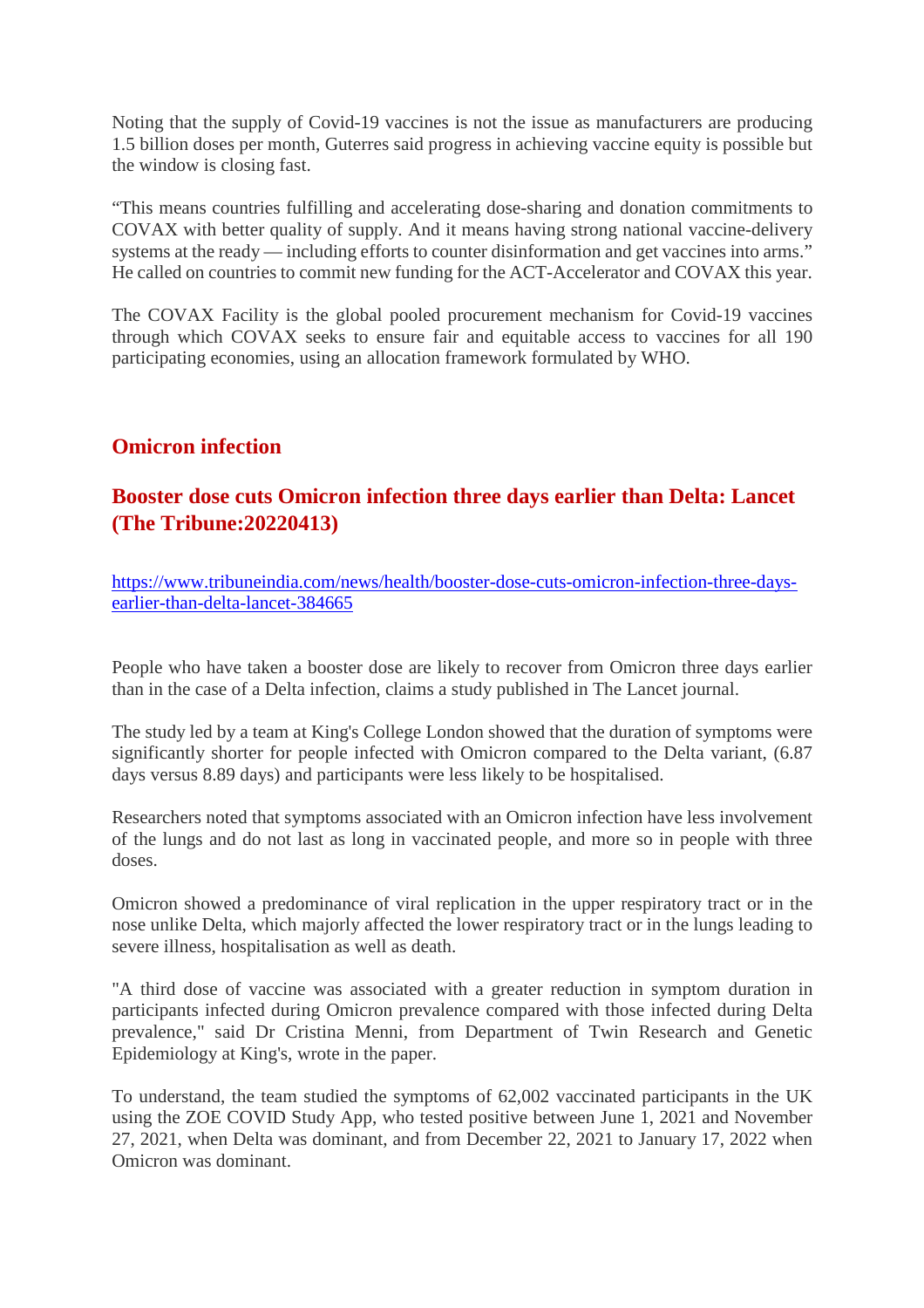There was also a lower rate of hospital admission during Omicron than during Delta (1.9 per cent vs 2.6 per cent). It was apparently due to the less involvement of the lower respiratory tract, the researchers said.

This is in line with different studies that showed the Omicron variant of Covid to be mild compared to all previous strains, requiring less need for hospitalisation.

The most striking difference between variants was the difference in loss of sense of smell, a common symptom of earlier variants- appearing in 52.7 per cent of Delta cases, only appearing in under 20 per cent of Omicron cases and often days later.

The two symptoms that were consistently more prevalent among Omicron than Delta cases (regardless of vaccination status) were a sore throat and a hoarse voice.

Moreover, many debilitating symptoms, such as brain fog, eye burning, dizziness, fever, and headaches, though still occurring, were all significantly less prevalent in Omicron cases.

"We observe a different clinical presentation of symptoms in those infected with Omicron compared to Delta. As we are moving even further away from the average patient having UK government acore' symptoms that is, fever, persistent cough, loss of smell, our results point to a different selection of symptoms that may indicate infection. To protect others, it is still important to self-isolate for five days as soon as you see any symptoms," Menni said.

# **New Cases**

# **India logs 1,088 new Covid cases, 26 more deaths Active cases dip to 10,870(The Tribune:20220413)**

https://www.tribuneindia.com/news/nation/india-logs-1-088-new-covid-cases-26-moredeaths-385982

India logs 1,088 new Covid cases, 26 more deaths

India saw a single-day rise of 1,088 new coronavirus infections taking the total tally of Covid cases to 4,30,38,016, while the active cases dipped to 10,870, according to the Union Health Ministry data updated on Wednesday.

The death toll climbed to 5,21,736 with 26 fresh fatalities, the data updated at 8 am stated.

The active cases comprised 0.03 per cent of the total infections, while the national recovery rate remained at 98.76 per cent, the ministry said.

A reduction of 19 cases has been recorded in the active Covid caseload in a span of 24 hours.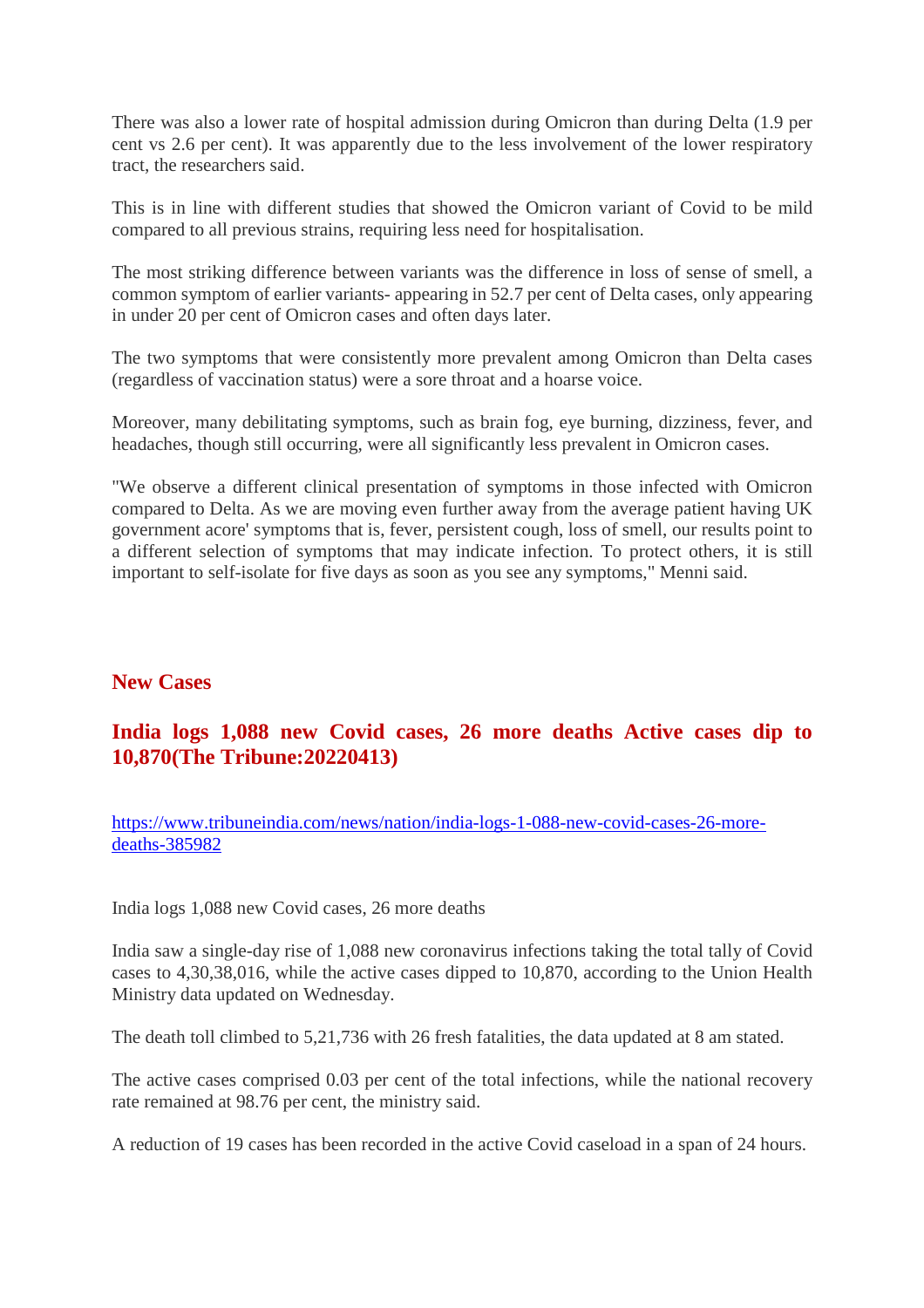### **X E (The Asian Age :20220413)**

http://onlineepaper.asianage.com/articledetailpage.aspx?id=16293702

# India registers 796 new Covid cases, 19 deaths in a day Mandaviya takes stock of XE variant

#### **AGE CORRESPONDENT** NEW DELHI, APRIL 12

Union health minister Mansukh Mandaviya, who chaired a meeting of the country's key experts on<br>the new 'XE variant' of coronavirus, directed officials to boost the ongoing<br>monitoring and surveillance of new variants and cases. He has asked the officials to constantly review the availability of essential drugs and medicines<br>required in the treatment of Covid patients. He also emphasized carrying out the ongoing vaccination<br>drive at full pace and to<br>vaccinate all eligible candidates. Among those who attended the meeting were Niti ayog, member (Health)

# India delivers Covishield doses to **Cambodia under Quad's partnership**

#### SRIDHAR<br>KUMARASWAMI NEW DELHI, APRIL 12

In a major development, the first delivery of Covid vaccines under the fournation Quad's flagship Vaccine Partnership was made to the south-east Asian nation Cambodia on **Tuesday.** The vaccines

Dr V.K. Paul, Member<br>(Health), Union health secretary Rajesh Bhushan,<br>AIIMS director Dr Randip Guleria, ICMR directorgeneral Dr Balrama Bhargava, Director

were gifted by India under the Quad initiative. Interestingly, of the 10<br>ASEAN nations, Cambodia is considered the closest to China. In a statement, New<br>Delhi said, "The inaugural<br>delivery of Covid vaccines under the Quad's flagship Vaccine Partnership was made in Cambodia on 12 April 2022.

General. **ICMR** and Technical National Advisory Group on Immunisation (India) chief Dr N.K. Arora.

In Delhi, chief minister Arvind Keiriwal said his

government is keeping a ezolo watch the Covid situation in the capital and there is no major reason to panic at present. He said all necessary steps will be taken if the need arises. Delhi reported a positivity rate of 2.70 per cent on Monday.<br>the highest in the last two months, triggering concerns about the resurgence of Covid in the capital.

India, meanwhile, logged 796 fresh Covid-19 cases and 19 related deaths in the last 24 hours. The total number of Covid-19 cases logged ever since the deadly virus struck the country and the deaths linked to the disease has gone up to  $4,30,36,928$  and  $5,21,710$  respectively.

#### **Wellness (The Asian Age :20220413)**

http://onlineepaper.asianage.com/articledetailpage.aspx?id=16293226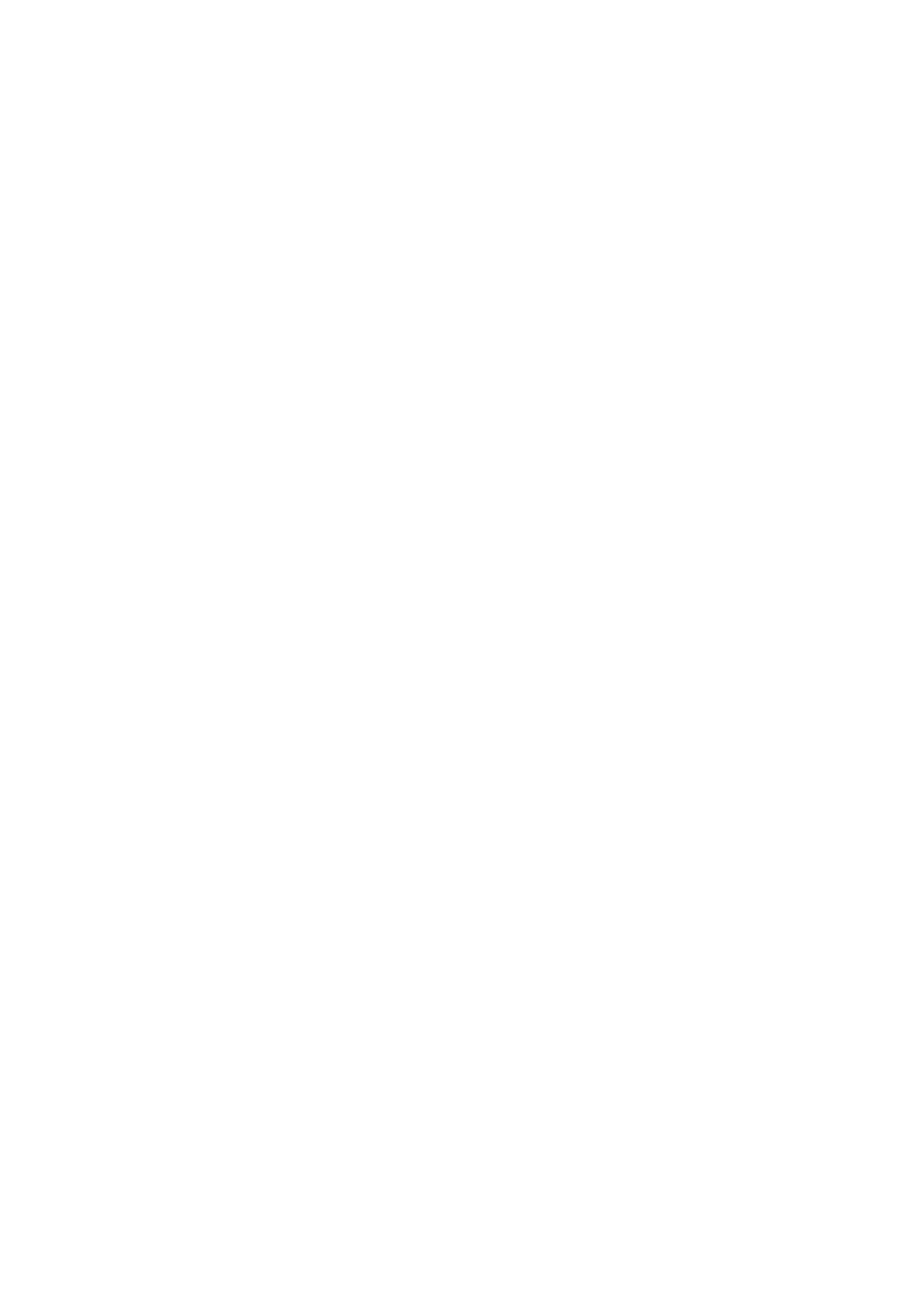# **Walking the**<br>tightrope of wellness

#### **CONTINED FROM PAGE 9**

Moreover, the wellness industry is concerned only with profits, says Dr J Anish Anand,<br>Consultant, Internal Medicine, Apollo Hospitals.<br>The toxic wellness culture on

social media and disseminated by multinational companies can skew perceptions of what it means to be well, believes wellness and fitness expert Poonam Duneja, founder NutrifybyPoonam.

"Health is important to lead a<br>quality life but not to the extent that you sabotage your relation-<br>ship with yourself. Good diet and exercise are important. But going to extremes to look a certain way at the expense of your emotional and mental health, putting every inch<br>of yourself under a microscope all the time, and scrutinizing every the of food you take, sabotages<br>your inner peace," she says.<br>Health and wellness

have turned into somewhat of a competition thanks to clever marketing and celebrity endorsements. There has always been a dark side to wellness.

"Cultivate healthy relationship with your<br>curves. You have to be at peace with what your

body has been through during testing times, emotional turmoil, and<br>ups and downs," says Poonam.<br>"True wellness is simple living as

propounded by our forefathers.<br>Today's wellness industry projects incompleteness in us or a feeling of inferiority and implies that the industry can make us perfect,<br>which I feel is not correct," says Dr Anand.

He clarifies that this is not to take away from the benefits of tradi-<br>tional and modern medicine which have been scientifically proven to<br>heal. "It is only the rampant commercialisation of wellness which<br>is harmful that is being con-

demned," he says.<br>Vandana says, "The digital world<br>has enabled the creation of a lot of wellness content. This takes the<br>form of a broad spectrum of Do's **HEALTH AND WELLNESS HAVE TURNED INTO SOMEWHAT OF A COMPETITION THANKS TO CLEVER MARKETING AND CELEBRITY ENDORSEMENTS.** THERE HAS ALWAYS BEEN A DARK SIDE TO WELLNESS.

and Don't's. Ultimately it is for the individual to sift through these, and make informed choices. Fads don't help."

The bedrock of wellness is healthy, balanced nutrition and an active lifestyle. Irrespective of fads and ever-changing wellness trends, nutrition and physical activity regimen are constants.

Lives are super busy nowa-<br>days, and people have started moving towards wellness brands due to endorsements by celebrities. Most brands offer quick-fix solutions for weight loss, muscle building and so on. Health and wellness have become an obsession for almost all age groups but only a

very few are aware of the holistic approach to wellness.'

> Vandana Luthra, entrepreneur and the founder of VLCC Health Care Ltd.

Health is important to lead a<br>quality life but not to the extent that you sabotage your relationship with yourself. Good diet and exercise are important. But going to extremes to look a certain way at the expense of your emotional and mental health, putting every inch of yourself under a microscope all the time, and scru-<br>tinizing every bite of food you take, sabotages your inner peace'

> - Poonam Duneja, wellness and fitness expert, founder<br>NutrifybyPoonam.

Health is not simply absence of disease but the physical, mental and social wellbeing of an individual, as per the World Health Organisation. I would also add spiritual health to the list. Today's wellness industry is focused only on looks, shape and size. Social and mental wellbeing are missed out. I would say ill-health is the fallout of concentrating only on physical<br>attributes. Moreover, the wellness industry is concerned only with

#### THE MIND MATTERS TOO

To begin with, we have to realize that to<br>Thave a healthy relationship with the body, we have to understand what we have been eating since childhood, what our families have been feeding us. Changing everything completely is definitely toxic. When we compare ourselves with others, and see them following something we don't, there is pressure. There is no end to it. Be mindful, as such comparisons involve mental health. Check what kind

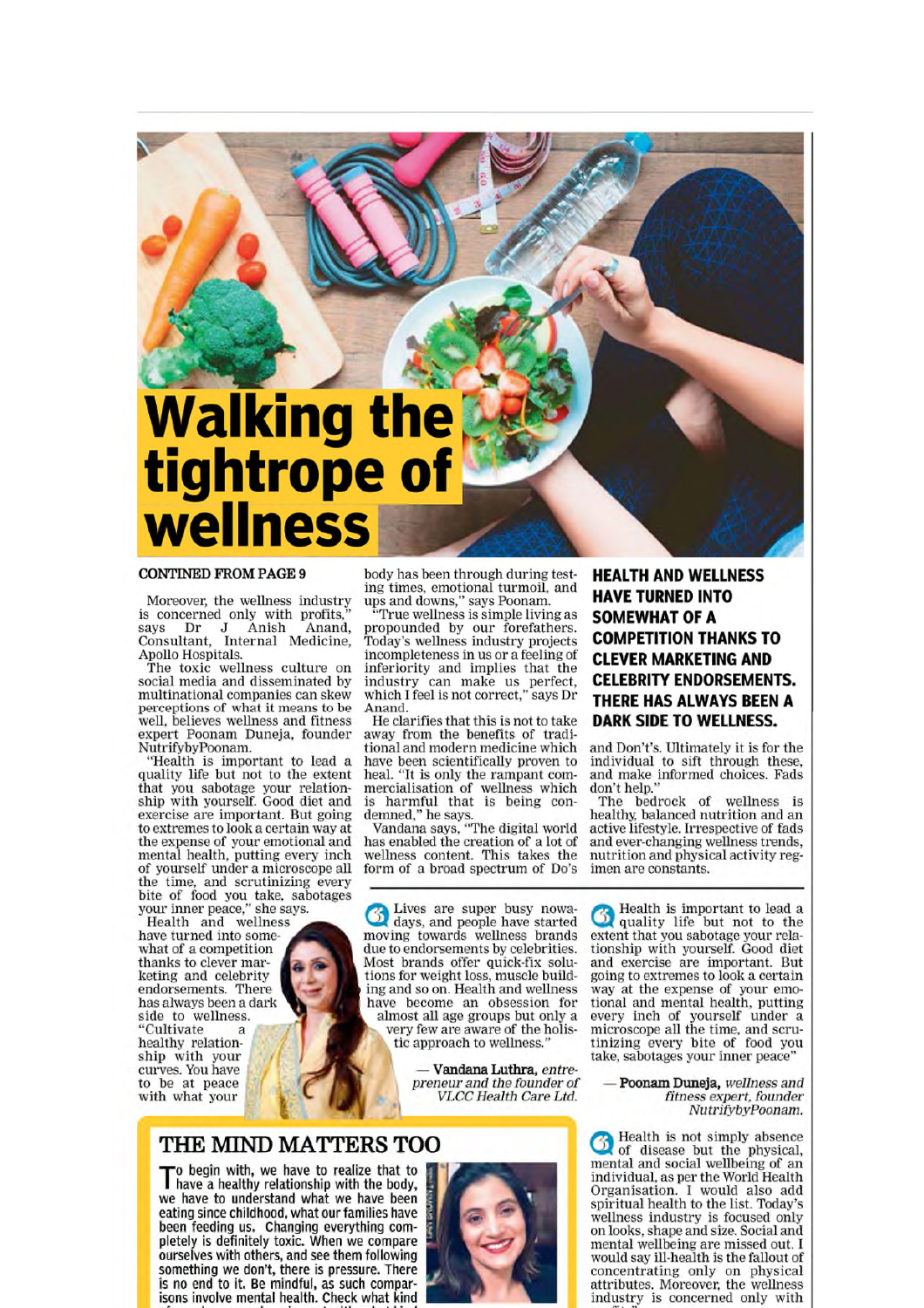# **Healthy living**

# **Healthy living: Six things you need to know to get a better sleep (The Indian Express:20220413)**

https://indianexpress.com/article/lifestyle/life-positive/quality-sleep-healthy-living-lifepositive-7865664/

Sleep isn't lost time or just a way to rest when all our important work is done. It is a critical function during which our body balances and regulates its vital systems

sleep, good sleep, healthy lifestyle, body functioning, good memory, quality sleep, insomnia, body balance, proper diet, meditation, relaxed mind, workout,, life positive indian express newsThings to keep in mind before hitting the bed. (Source: Pexels)

Sleep occupies nearly a third of our lives. But many of us give very little attention and care to it. Sleep isn't lost time or just a way to rest when all our important work is done. Instead, it is a critical function during which our body balances and regulates its vital systems. Sleep is crucial for our brain. What goes in your brain while you sleep is an intensely active period of restructuring, that's crucial for how our memory functions. Poor sleep patterns can cause longterm damage to your body and mind.

Before you go to bed at the night, there are certain things that you need to keep in the mind. Take a look at this video.

1. Eat 2-3 hours before going to bed- Food takes a minimum of 3 to 4 hours to break down and get digested, so it's always best if you complete your meals at least two to three hours before you go to bed. You get a better sleep when the food is digested before sleeping.

2. Shower- Taking a shower before going to the bed can make a lot of difference. It cools down the body temperature and helps you get a pleasant sleep. Avoid hot showers as they increase your body temperature. When you shower, it not only cleans your body but also washes away all your stress, anxiousness, burden, and fatigue.

3. Mediate- If you practise meditation before getting to bed, it brings a whole lot of change internally as well as externally.

ALSO READ |Simple tips to improve your quality of sleep

4. Temperature- You fall asleep when your body temperature is a degree or lower than normal. You get the best sleep when your body is colder than it usually is. If you heat up your body, it's going to affect your sleep.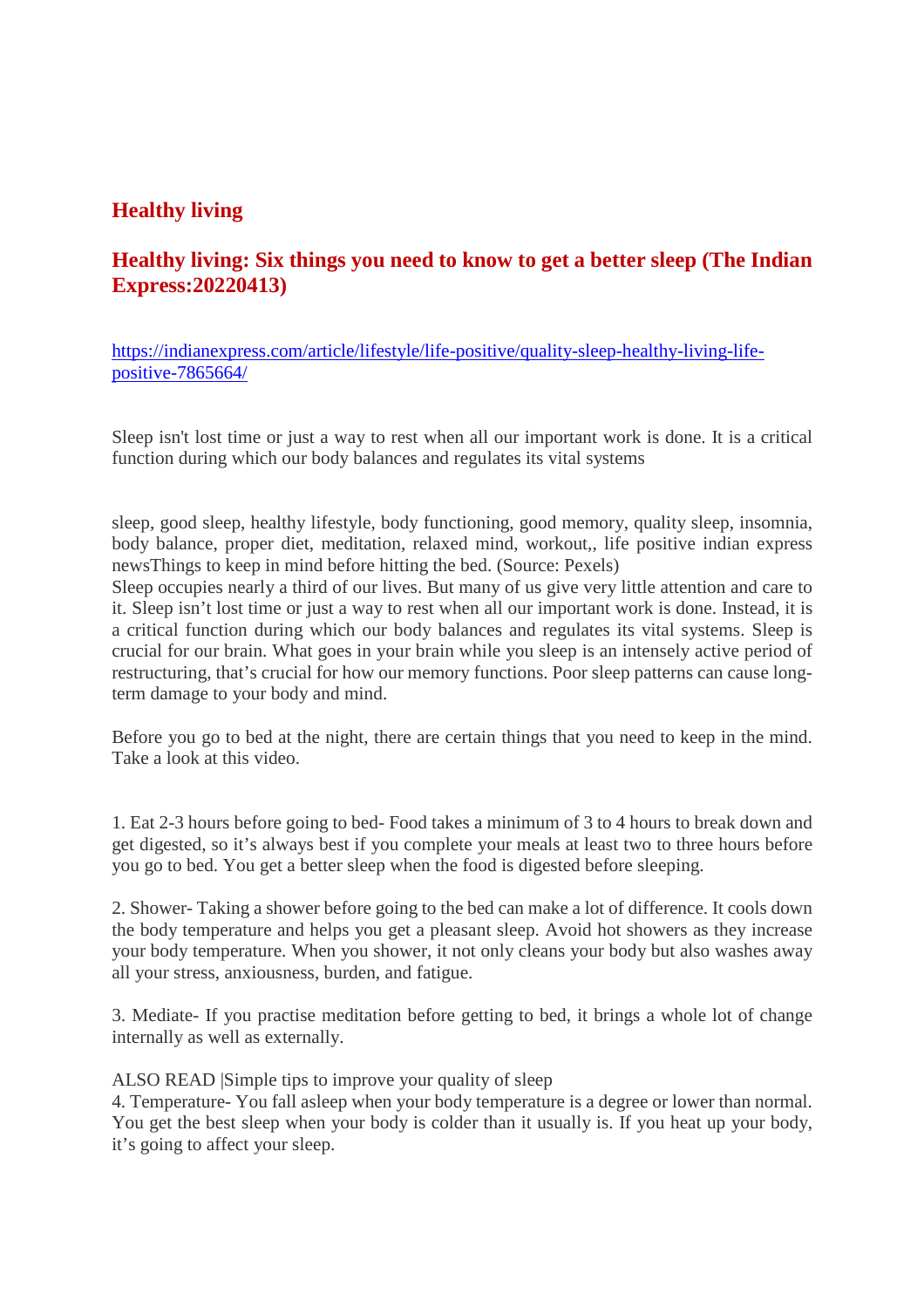5. Darkness- An hour before you sleep, put your phone aside. Because there's nothing that can ruin sleep as much as phones or other bright screens. Your body feels sleepy on the amount of light entering it through eyes. Make sure you have turned off all the lights, and your electronic devices are kept away.

6. Read- The way our brains are built, the final activity of the day has a profound impact on our thought process. So, before going to your bed make sure to read something in order to get quality sleep.

# **Fertility**

**New study says no increased fertility chances from weight loss; here's why experts disagree**

**Experts say obesity and pregnancy chances are inversely related, which means more the weight, lesser the chances of conception and having a healthy baby (The Indian Express:20220413)**

https://indianexpress.com/article/lifestyle/health/new-study-no-increased-fertility-chancesweight-loss-obesity-experts-7831023/

fertilityPregnancy and weight: what's the relation? (Source: Getty Images/Thinkstock) Unlike what has been in practice and long considered, a new clinical study says weight loss may not translate into better odds of getting pregnant. Published in the PLOS Medicine, the randomised study of 379 women with obesity and unexplained infertility found that intensive lifestyle changes did not result in better chances of pregnancy.

"We have known for decades that obese women often have difficulty getting pregnant," noted researcher Daniel J Haisenleder, PhD, of the University of Virginia School of Medicine's Center for Research in Reproduction. "For this reason, many physicians advise weight loss prior to conception. However, there are few studies that have addressed the issue comparing a healthy lifestyle — i.e., exercise — vs. exercise plus weight loss."

Also Read |What you need to know about managing PCOS/PCOD

The study divided participants in two groups. While half the women were on a diet using meal replacements, increased physical activity, and medications, other half simply increased their physical activity without trying for weight loss. Both the groups after completing the respective programs received three rounds of standard infertility treatments.

Notably, women in the weight loss program ended up losing seven per cent of their body weight, while participants in the exercise-only group maintained their weights.

World Obesity Day, World Obesity Day 2022, obesity, being obese, health risks obesity, obesity surgery, weight loss surgery, bariatric surgery, indian express news New study says weight loss may not affect fertility chances (Photo: Getty/Thinkstock)

The FIT-PLESE study then noted that eventually there was no significant difference between the two groups in terms of healthy birth frequency. In total, 23 of the 188 women who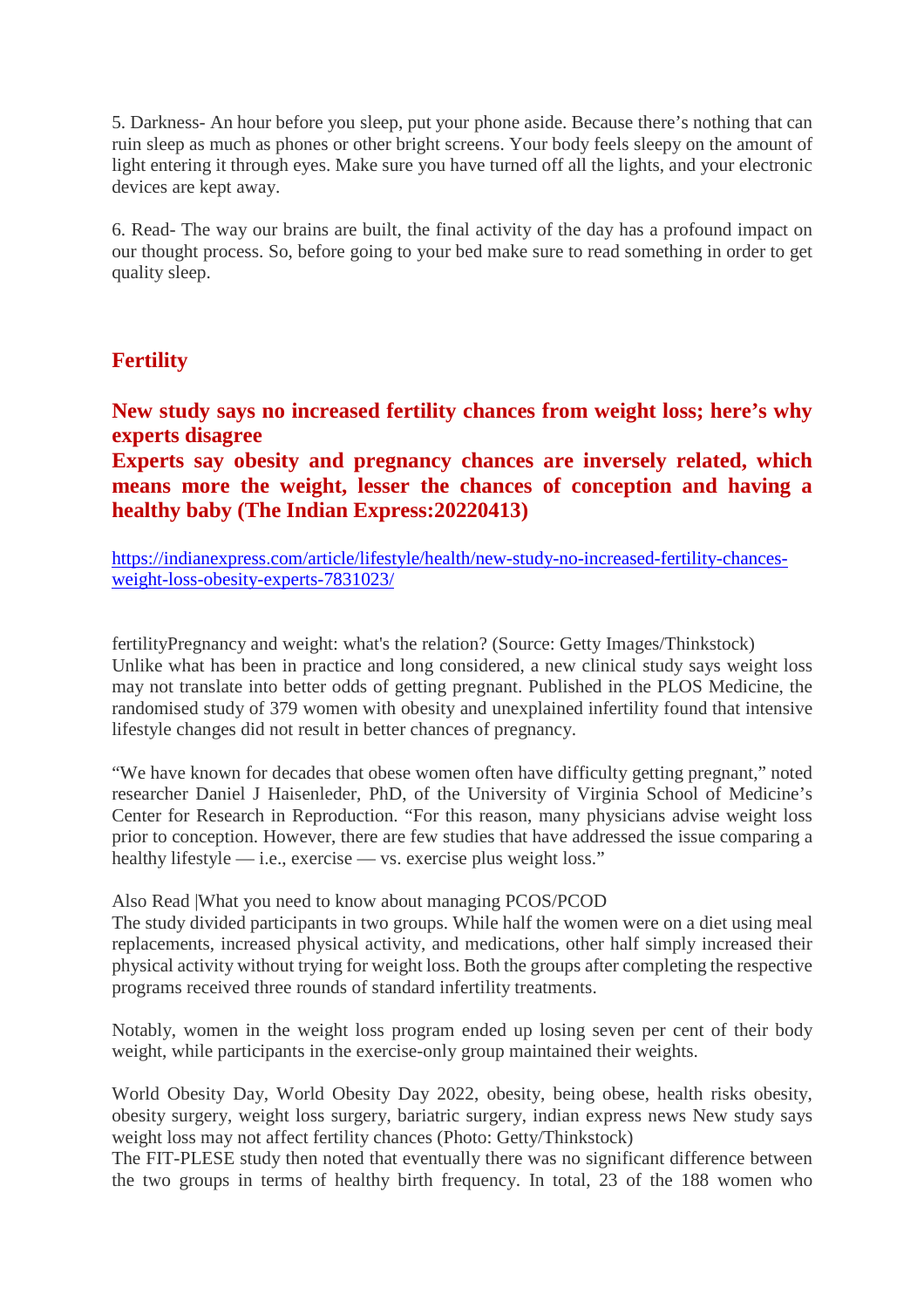completed the 16-week intensive weight loss program ended up giving birth; among the 191 who completed the exercise-only program, 29 gave birth.

However, the intensive dieting program did offer various benefits like reduced metabolic syndrome that increases the chances of diabetes, stroke, and heart disease.

"Weight loss improved metabolic health in these subjects. Unfortunately, the changes seen did not improve fertility," Haisenleder said in the study. "Infertility within this population remains an important health issue, and will require further studies to address the problem in the future."

However, experts say that obesity and pregnancy chances are inversely related which means that more the weight, lesser the chances of conception and having a healthy baby.

Also Read |PCOS Awareness Month: From weight loss to infertility, commonly-asked questions answered

If a person is overweight with a BMI (body mass index) of more than 25, weight loss will improve their chances of conception, even if they have (or do not have) Polycystic Ovary Syndrome (PCOS), said Dr Manjiri Mehta, consultant gynecologist, Hiranandani Hospital, Vashi – A Fortis network Hospital.

Dr Mehta is of the opinion that obesity affects fertility in both men and women. "Excessive weight affects fertility by changing the way the body stores female sex hormones. Fat cells convert a male hormone (androstenedione) to female hormone (estrone). This further has effect on brain centre that regulates ovarian and testicular hormones. While being healthy is super important, excessive weight loss with high-impact exercise and crash dieting may be counterproductive. Start by eating healthy and maintaining a healthy body weight so that you do not put undue stress on your body. Making these lifestyle changes will make a difference to your overall health, even if they don't lead to weight loss," she told indianexpress.com.

Dr Kinjal Shah, obstetrician and gynecologist, Bhatia Hospital Mumbai also stated, "definitely chances of fertility increases with weight loss.

It has been seen that 20 per cent of the PCOS women conceive with five per cent weight loss". "This is because weight loss has significantly been associated with ovulation and has a benefit in women planning to conceive. Stress and sedentary lifestyle are the leading causes of uncertain fertility. Regular 45 minutes of exercise and healthy diet needs to be emphasised to women with fertility issues," Dr Shah said.

According to Mehta, a study was done in 2014 that showed that even 10 per cent weight loss increased the chances of conception from 50 to 80 per cent. This means that a person has a greater chance of getting pregnant and having a healthy baby if they are close to a healthy weight. "If a person is overweight with a BMI of more than 25, weight loss will improve their chances of conception, even if they have (or do not have) PCOS," said Mehta.

Obesity in women can also increase the risk of miscarriages and impair the outcomes of assisted reproductive procedures and pregnancy, asserted Dr Bhavini Shah Balakrishnan, consultant obstetrician and gynecologist, Masina Hospital, Mumbai. "Infants of diabetic mothers are also prone to various neonatal adverse outcomes, including metabolic and hematologic disorders, respiratory distress, cardiac disorders and neurologic impairment due to perinatal asphyxia and birth traumas," said Dr Balakrishnan.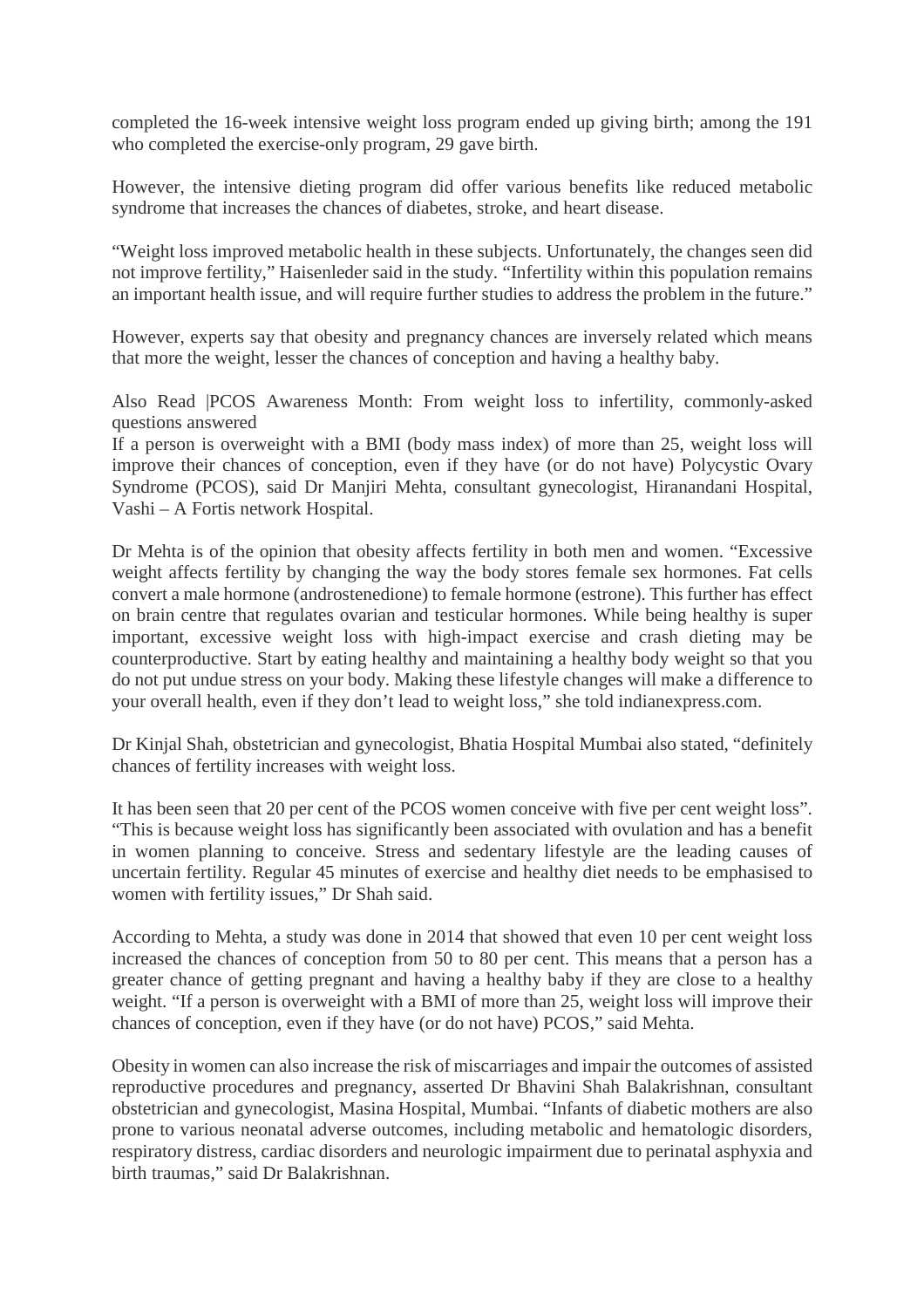Stating that there has been a lot of controversy regarding the effect of weight on fertility and whether weight loss really helps conception, Dr Balakrishnan said that "despite all the argument, a healthy lifestyle which includes age and height appropriate weight" has been beneficial for a woman not just during the reproductive age group but also helps makes the peri-menopausal to menopause transition smooth.

# **Ayurvedic tips - menstrual cramps**

**Count on these Ayurvedic tips to keep menstrual cramps at bay Many colluding symptoms that accompany menstruation such as nausea, bloating and general irritability are not only physically taxing, but can be difficult to manage on your own as well (The Indian Express:20220413)**

https://indianexpress.com/article/lifestyle/health/ayurvedic-tips-menstrual-cramps-pain-relieftips-7838846/

period-crampsRead on to know more about ways that will help you relieve period pain. (Representative Image/Pexels)

Every woman experiences menstruation differently- while some have a relatively painless period, followed by little to no cramps; others may experience profuse bleeding and pain that can severely hamper productivity.

Many colluding symptoms that accompany menstruation such as nausea, bloating and general irritability are not only physically taxing, but can be difficult to manage on your own as well.

ALSO READ |Ovarian Cancer Awareness Month: Symptoms that are most often missed If you've tried and tested various methods to keep period pain at bay but to no avail, you've come to the right place. Recently, Ayurvedic expert Dr Dixa Bhavsar took to Instagram to share handy tips and tricks to help relieve menstrual cramps.

"Following these 5 ayurvedic suggestions religiously can relieve your menstrual cramps once and for all", she captioned her post. Take a look here.

View this post on Instagram

A post shared by Dr Dixa Bhavsar Savaliya (@drdixa\_healingsouls)

Take a look at Dr Bhavsar's suggestions to help relieve menstrual cramps.

Follow circadian rhythm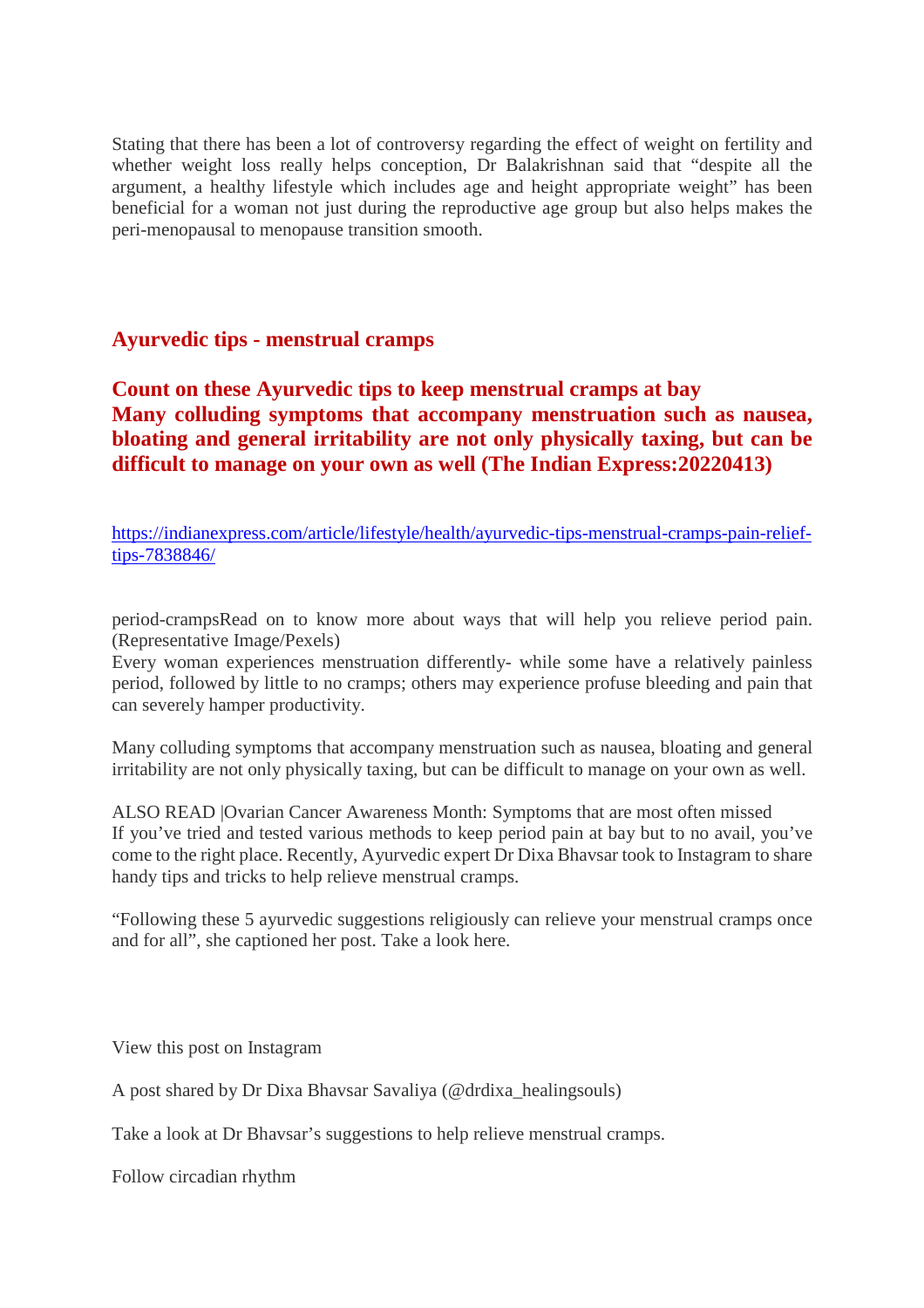Menstrual-health Try to wake up before sunrise. (Representative image/Pexels) Try to wake up before sunrise or shortly after sunrise. Proceed to consume breakfast after sunrise and your dinner before or within an hour of sunset. According to Ayurveda, maintaining the circadian rhythm in a day "helps with hormonal balance".

Avoid caffeine

Menstrual-health Avoid caffeinated beverages. (Representative image/Pexels) Avoid having caffeinated drinks such as tea or coffee first thing in the morning, on an empty stomach. Instead, have 5 soaked raisins, 4 soaked almonds, 2 soaked walnuts, and 1 soaked date or fig to keep you energised.

Practice meditation, pranayamas and yoga daily

Menstrual-health Indulge in whichever form of physical activity that you prefer. (Representative image/Pexels)

The expert recommended meditation, pranayamas, yoga or any kind of exercise that works for you. "Staying active can increase circulation around the pelvic region and release endorphins to counteract the prostaglandins (that cause the uterine muscles to contract during menstruation)". Pranayama like anuloma-viloma and bhramari and asanas like Vajrasana, Balasana, Bhadrasana and Shavasana are ideal during periods as they are relaxing for the body and easy to perform as well.

Sip on warm and soothing teas

Ayurvedic teas such as CCF (Cumin Coriander Fennel) tea, mint tea, ajwain tea, and fenugreek tea will help ease period cramps. You can sip on any of these, "whichever suits you well."

ALSO READ |'Still quite unpleasant': Lilly Singh opens up about 'painful' menstrual cramps Drink enough water

Drinking water is very important during menstruation as it helps with issues such as bloating and others. Drink flavoured mineral water for a new twist to your hydration needs. Make a pitcher of mint water and drink throughout the day. "Staying well-hydrated isn't just good for cramps, it's good for your overall health", the expert added.

# **Dengue**

# **Dengue: Know about the symptoms, causes, and prevention According to Dr Col Vijay Dutta, senior consultant-internal medicine, children older than six years of age are most likely to be infected by this mosquito-borne pathogen (The Indian Express:20220413)**

DengueThe primary vectors that transmit the dengue disease are Aedes aegypti and, to a lesser extent, Ae. albopictus. (

While summer brings with it the joy of the holiday season, seasonal illnesses, such as dengue, rapidly spread their wings too. A mosquito-borne viral disease, dengue infects people in the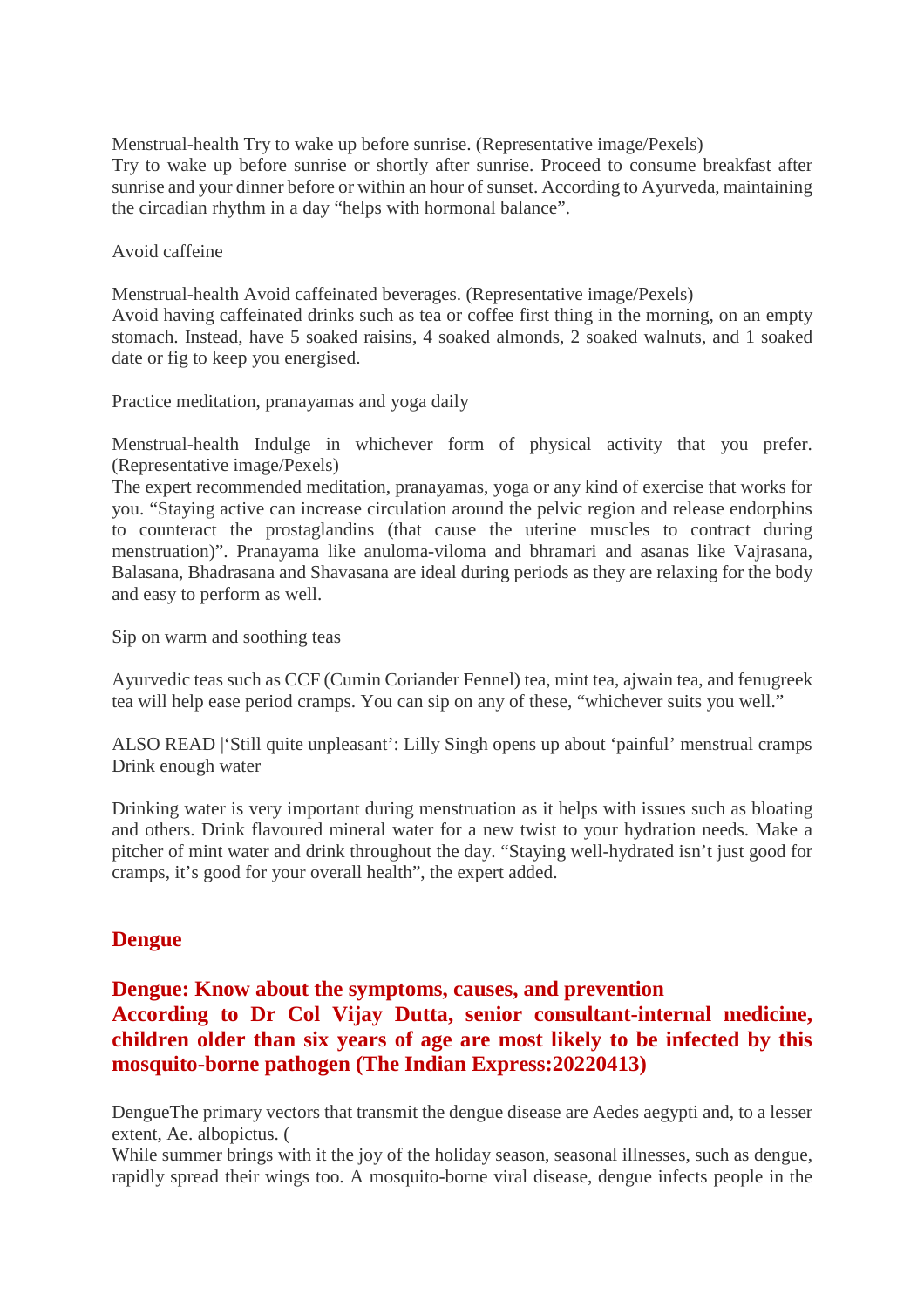summer and the rainy season due to the increasing menace of mosquitoes in these months. According to the latest report by the Maharashtra health department, at least 348 cases of dengue have been reported in the state in the past three months. In Delhi, on the other hand, the yearly tally stands at 69 with eight fresh cases in the last week.

"Dengue fever, also known as breakbone fever, is a severe flu-like illness that affects all age groups," Dr Col Vijay Dutta, senior consultant-internal medicine, Indian Spinal Injuries Centre said. While in most people, the fever passes off at its own course, it can cause serious complications like hemorrhagic fever, bleeding from the nose and gums, liver enlargement and even circulatory system failure, Dr Dutta explained.

ALSO READ |Summer health: Top three reasons why you should consume mulberry this season Symptoms

Apart from the commonly-known symptoms such as high fever, cold and cough, here are some other symptoms accompanying the viral infection.

\*Pain in muscles and joints \*Rashes in the body \*Severe headache \*Discomfort behind the eyes \*Vomiting and feeling nauseous

#### Causes

The primary vectors that transmit the disease are Aedes aegypti and, to a lesser extent, Ae. albopictus. "With the absence of any credible vaccine against the disease yet, prevention from mosquitoes remains the most important course. Unlike other mosquitoes, the dengue virus carrier is mostly a day-biter and is believed to be most active during dawn and dusk time. The symptoms of the disease usually begin within seven days of the bite," the expert told indianexpress.com.

Dengue Fever, cold and cough are the common symptoms of dengue. (Source: Pexels) He added that children older than six years of age are most likely to be infected by this mosquito-borne pathogen.

#### Treatment and prevention

Timely medical attention and supervision are known to prevent the risk of complications arising from the disease. "For milder forms of dengue, basic care includes keeping fever under control and consuming a lot of fluids to re-hydrate the body's lost hydration. At the same time, keeping a check on the patient's platelet count keeps the doctors informed about any need for blood transmission."

According to Dr Dutta, the only way to control or prevent the transmission of dengue is to "stop the breeding of mosquitoes as much as possible through a series of measures". He suggested the following ways to keep mosquito breeding in check.